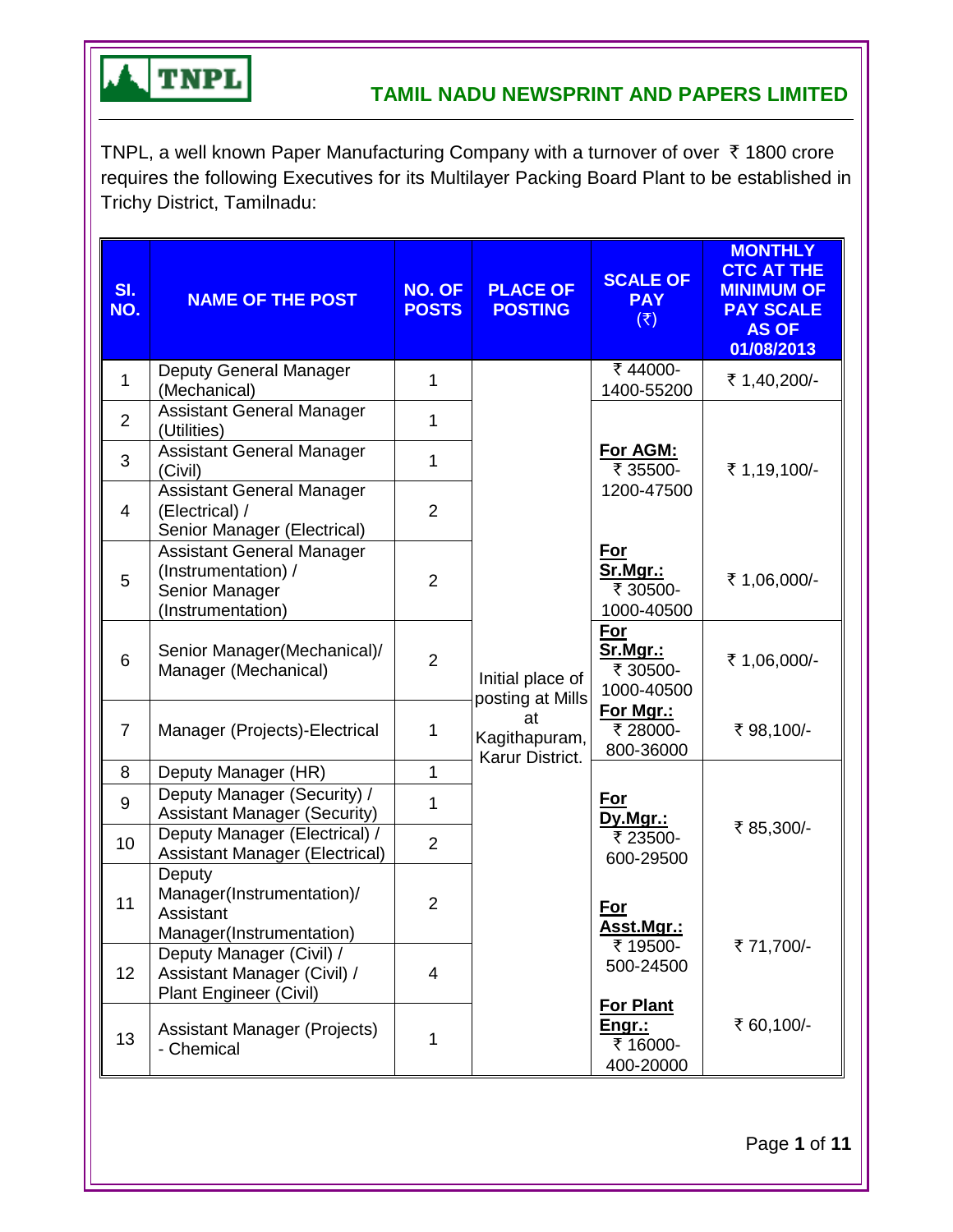

For details relating to Age, Qualification, Experience, etc, please visit TNPL's website : www.tnpl.com. Bio-data format is available in our website.

Candidates who conform to the job requirements as given in the website may apply in the prescribed format by post in strict confidence within 15 days from the date of release of this advertisement to :

# **GENERAL MANAGER (HR) TAMILNADU NEWSPRINT AND PAPERS LIMITED Kagithapuram-639 136, Karur District, Tamilnadu.**

giving full details of age, qualification with year of passing, experience, community, salary drawn and position being held along with copies of testimonials towards proof for the same.

*Applicants should enclose documentary proof for Date of Birth, Community, Educational Qualifications, Class & Percentage of Marks, Experience, etc, along with the Bio-data form. Bio-data form with insufficient documentary proof will be summarily rejected.*

**Last date for receipt of applications : 03/10/2013**

**DIPR/1134/Display/2013 www.tnpl.com**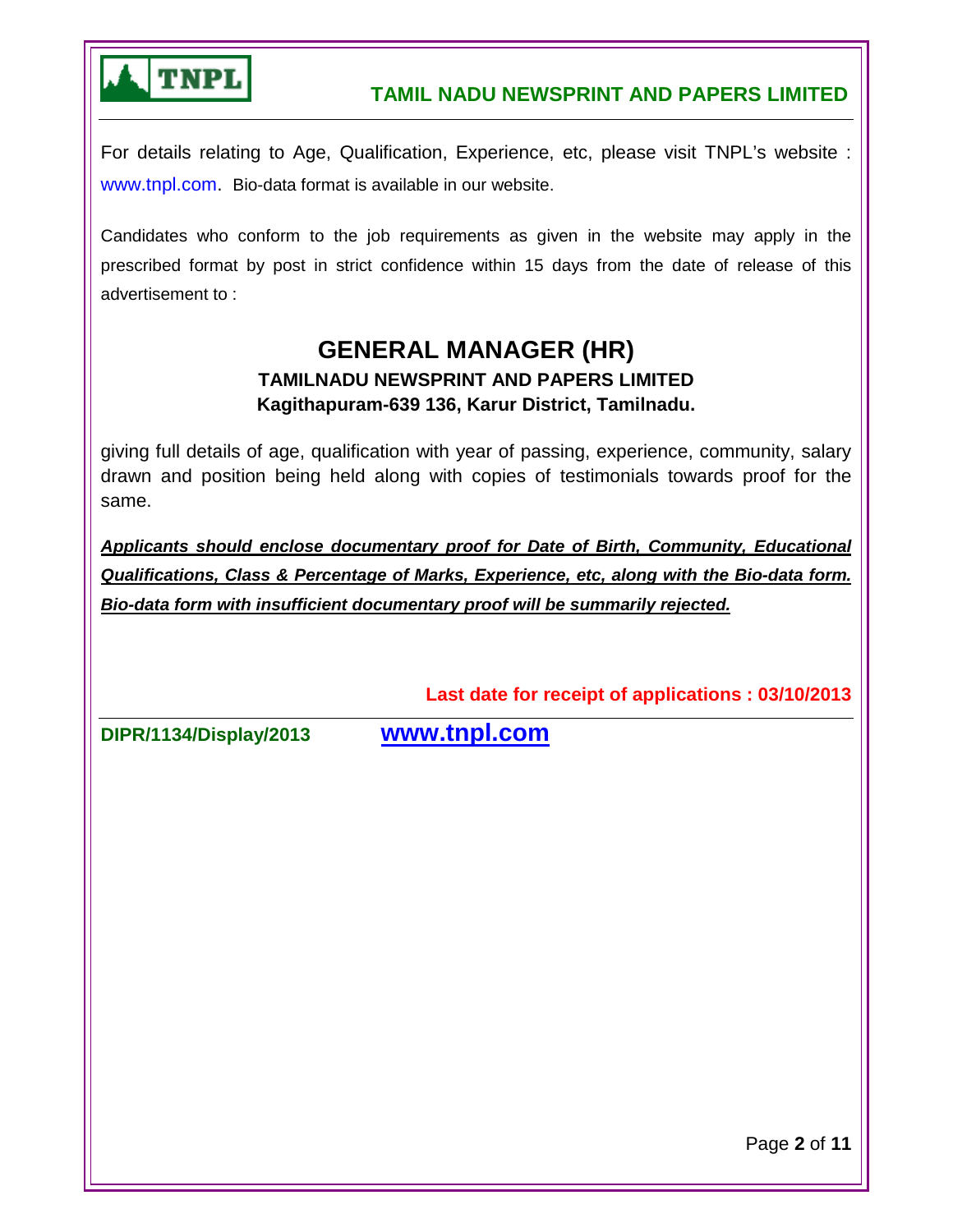

## **1. DEPUTY GENERAL MANAGER (MECHANICAL)**

| No. of Vacancy |   |                                                                                                                                                                                                                                                                                                                                                                         |
|----------------|---|-------------------------------------------------------------------------------------------------------------------------------------------------------------------------------------------------------------------------------------------------------------------------------------------------------------------------------------------------------------------------|
| Reservation    |   | <b>General Turn</b>                                                                                                                                                                                                                                                                                                                                                     |
| Qualification  | ÷ | First Class full time B.E. / B.Tech. in Mechanical Engineering.                                                                                                                                                                                                                                                                                                         |
| Age            |   | Minimum 46 years as on 01/09/2013                                                                                                                                                                                                                                                                                                                                       |
| Experience     |   | Should have minimum 24 years of post qualification<br>experience as on 01/09/2013 in erection/commissioning and /<br>or maintenance of various mechanical equipments in a large<br>size Pulp & Paper Industry of which minimum 12 years of<br>experience should be in erection/ maintenance of<br>Paper/Paper Board machines, winders, rewinders, sheet<br>cutters etc. |

### **2. ASSISTANT GENERAL MANAGER (UTILITIES)**

| No. of Vacancy |   | 1                                                                                                                                                                                                                                                                                                                                                                                                                                                                                                                                                                          |
|----------------|---|----------------------------------------------------------------------------------------------------------------------------------------------------------------------------------------------------------------------------------------------------------------------------------------------------------------------------------------------------------------------------------------------------------------------------------------------------------------------------------------------------------------------------------------------------------------------------|
| Reservation    | ÷ | <b>General Turn</b>                                                                                                                                                                                                                                                                                                                                                                                                                                                                                                                                                        |
| Qualification  | t | First Class full time B.E. / B.Tech. in Mechanical Engineering.<br>BOE Certificate (with due endorsement of Director of Boilers,<br>Tamilnadu for those obtained in other States)                                                                                                                                                                                                                                                                                                                                                                                          |
| Age            |   | Minimum 43 years as on 01/09/2013                                                                                                                                                                                                                                                                                                                                                                                                                                                                                                                                          |
| Experience     | t | Should have minimum 21 years of post qualification<br>experience as on 01/09/2013 in the operation and<br>maintenance of Thermal Power Plants or Captive Power<br>Generating Plants/Co-Generation Power Plants of which the<br>last 5 years should be in the operation and maintenance of<br>thermal power plants or captive/cogeneration power plants of<br>capacity 15MW and above operating with steam pressure of<br>80 $kg/cm2$ and above.<br>The incumbent will be responsible for installation, operation<br>and maintenance of Co-generation power plant and other |
|                |   | utilities like Water Treatment/DM plant, compressed air<br>system, VAM, etc, knowledge on DCS operation is essential.                                                                                                                                                                                                                                                                                                                                                                                                                                                      |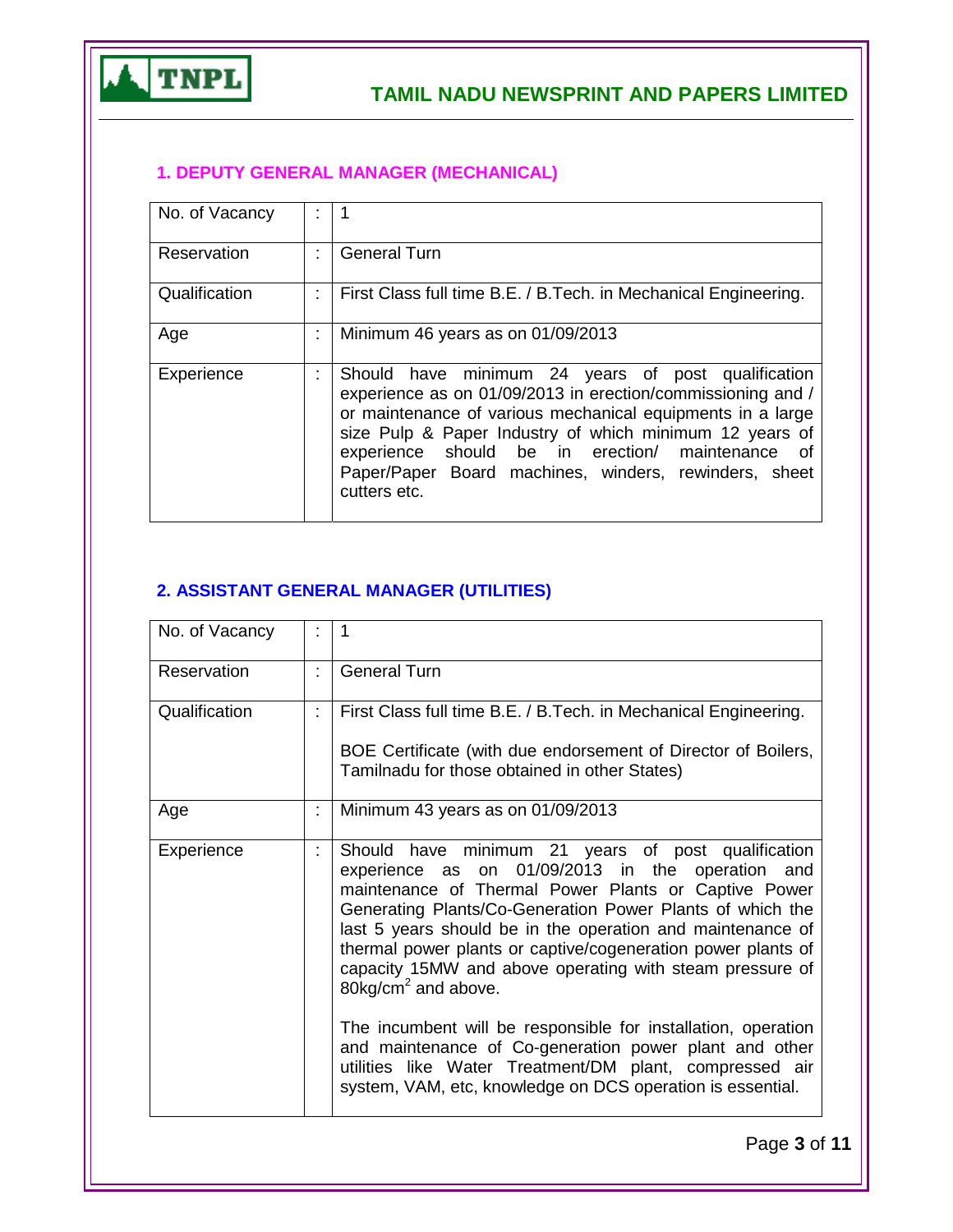

## **3. ASSISTANT GENERAL MANAGER (CIVIL)**

| No. of Vacancy |          |                                                                                                                                                                                                                                                                                                                                                                                                                                                                                                                                                                            |
|----------------|----------|----------------------------------------------------------------------------------------------------------------------------------------------------------------------------------------------------------------------------------------------------------------------------------------------------------------------------------------------------------------------------------------------------------------------------------------------------------------------------------------------------------------------------------------------------------------------------|
| Reservation    | ÷        | <b>General Turn</b>                                                                                                                                                                                                                                                                                                                                                                                                                                                                                                                                                        |
| Qualification  | t.       | First Class full time B.E. / B.Tech. in Civil Engineering.                                                                                                                                                                                                                                                                                                                                                                                                                                                                                                                 |
| Age            |          | Minimum 43 years as on 01/09/2013                                                                                                                                                                                                                                                                                                                                                                                                                                                                                                                                          |
| Experience     | ۰.<br>ä. | Should have minimum 21 years of post qualification<br>experience as on 01/09/2013 in an industrial establishment or<br>Public Sector Corporation or in a reputed Civil Construction<br>Company and involved in the construction/maintenance of<br>Industrial, Commercial, residential complexes, infrastructure<br>development works etc or Project Planning, Estimation,<br>Tendering, Execution and Project monitoring of Concrete,<br>Structural and / or Pre-Engineered / Pre cast buildings.<br>Knowledge on CAD and Refractory works shall be an added<br>advantage. |

#### **4. ASSISTANT GENERAL MANAGER (ELECTRICAL) / SENIOR MANAGER (ELECTRICAL)**

| No. of        |   | 2                                                                                                                                                                                                                                                                                                                                                                                                                                                                                                                                                                                                                                                                                                                                                                                                                           |
|---------------|---|-----------------------------------------------------------------------------------------------------------------------------------------------------------------------------------------------------------------------------------------------------------------------------------------------------------------------------------------------------------------------------------------------------------------------------------------------------------------------------------------------------------------------------------------------------------------------------------------------------------------------------------------------------------------------------------------------------------------------------------------------------------------------------------------------------------------------------|
| Vacancies     |   |                                                                                                                                                                                                                                                                                                                                                                                                                                                                                                                                                                                                                                                                                                                                                                                                                             |
| Reservation   |   | General Turn-1; MBC/DNC-1                                                                                                                                                                                                                                                                                                                                                                                                                                                                                                                                                                                                                                                                                                                                                                                                   |
| Qualification |   | First Class full time B.E. / B.Tech. in Electrical and Electronics<br>Engineering.                                                                                                                                                                                                                                                                                                                                                                                                                                                                                                                                                                                                                                                                                                                                          |
| Age           | ÷ | For Asst.General Manager:<br>Minimum 43 years as on 01/09/2013<br>For Senior Manager:<br>Minimum 39 years as on 01/09/2013                                                                                                                                                                                                                                                                                                                                                                                                                                                                                                                                                                                                                                                                                                  |
| Experience    |   | For Asst.General Manager:<br>Should have minimum 21 years of post qualification experience<br>as on 01/09/2013<br>For Senior Manager:<br>Should have minimum 17 years of post qualification experience<br>as on 01/09/2013<br>Candidates should possess experience in installation,<br>commissioning, operation and maintenance of LT/HT electrical<br>equipments, switchgears etc., in any industrial establishment<br>involved in manufacturing/production of consumer products,<br>chemicals, metals, power, electrical equipments & components<br>etc., or in a large scale construction company involved in<br>erection and commissioning of Plant & Machinery or in an<br>organisation involved in construction of commercial complexes,<br>IT parks, infrastructure development etc. or in Port trusts/Air<br>Ports. |

Page **4** of **11**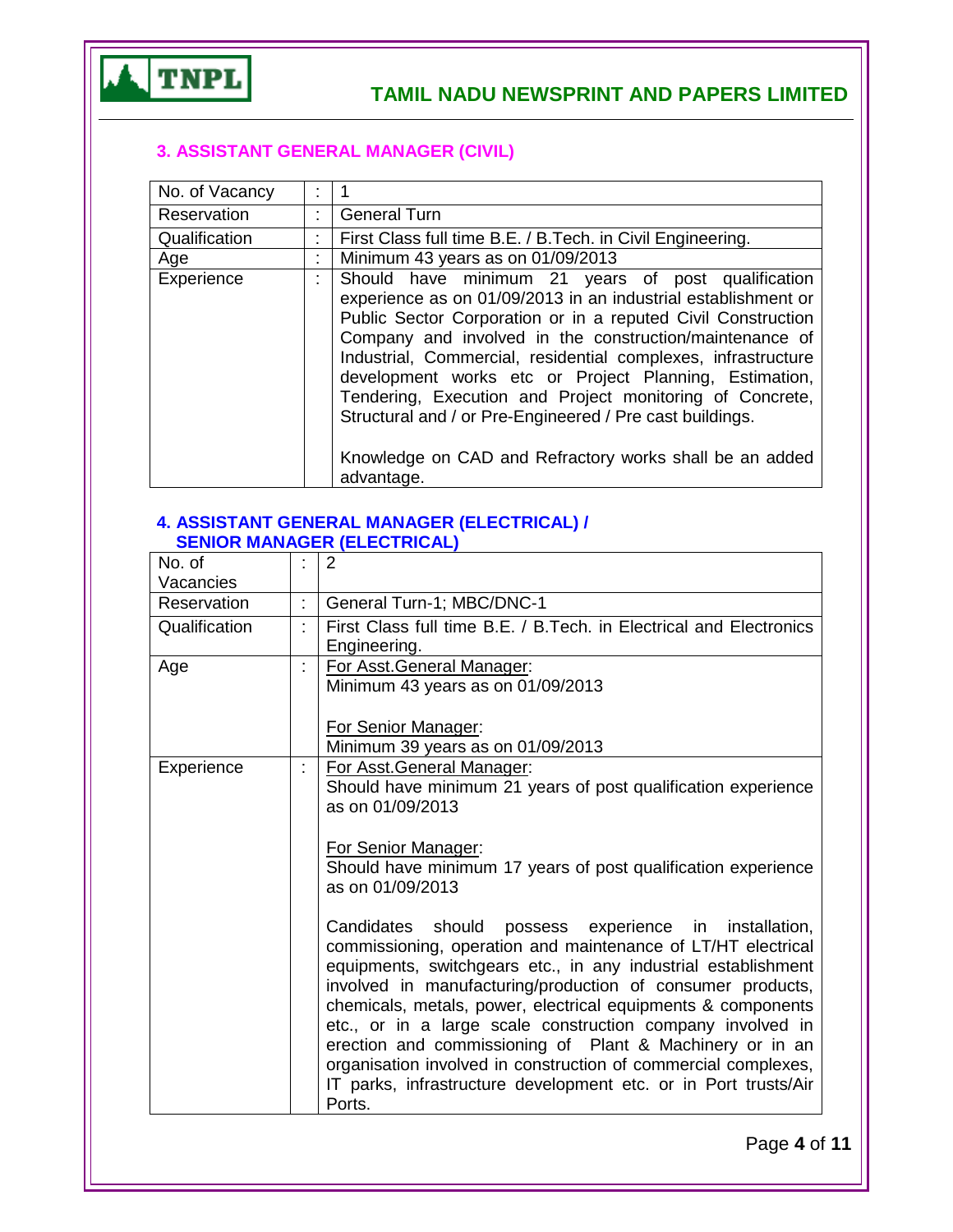

### **5. ASSISTANT GENERAL MANAGER (INSTRUMENTATION) / SENIOR MANAGER (INSTRUMENTATION)**

| No. of<br>Vacancies |   | 2                                                                                                                                                                                                                                                                                                                                                                                                                                                                                                                                                                                                                                                                                                                                                                            |
|---------------------|---|------------------------------------------------------------------------------------------------------------------------------------------------------------------------------------------------------------------------------------------------------------------------------------------------------------------------------------------------------------------------------------------------------------------------------------------------------------------------------------------------------------------------------------------------------------------------------------------------------------------------------------------------------------------------------------------------------------------------------------------------------------------------------|
| Reservation         | ÷ | General Turn-1; BC-1 (other than BC Muslims)                                                                                                                                                                                                                                                                                                                                                                                                                                                                                                                                                                                                                                                                                                                                 |
| Qualification       |   | First Class full time B.E. / B.Tech. in Instrumentation Technology /<br>Instrumentation and Control Engineering / Electronics<br>and<br>Instrumentation Engineering.                                                                                                                                                                                                                                                                                                                                                                                                                                                                                                                                                                                                         |
| Age                 |   | For Asst.General Manager:<br>Minimum 43 years as on 01/09/2013<br>For Senior Manager:<br>Minimum 39 years as on 01/09/2013                                                                                                                                                                                                                                                                                                                                                                                                                                                                                                                                                                                                                                                   |
| Experience          | ÷ | For Asst. General Manager:<br>Should have minimum 21 years of post qualification experience as<br>on 01/09/2013<br>For Senior Manager:<br>Should have minimum 17 years of post qualification experience as<br>on 01/09/2013<br>Candidates should possess experience in erection, testing,<br>commissioning and maintenance of all types of measuring<br>instruments/transmitters, Servo valves/proportional valves of<br>hydraulic system, control/on-off valves, pneumatic/hydraulic<br>actuators, controls and automation systems, DCS with profibus,<br>PLCs etc., in a large size Pulp & Paper industry, Refinery, Fertilizer,<br>Petro-chemical or Metal Processing Industries or Thermal Power<br>Plant. Hands on experience on HMI/SCADA programming is<br>preferred. |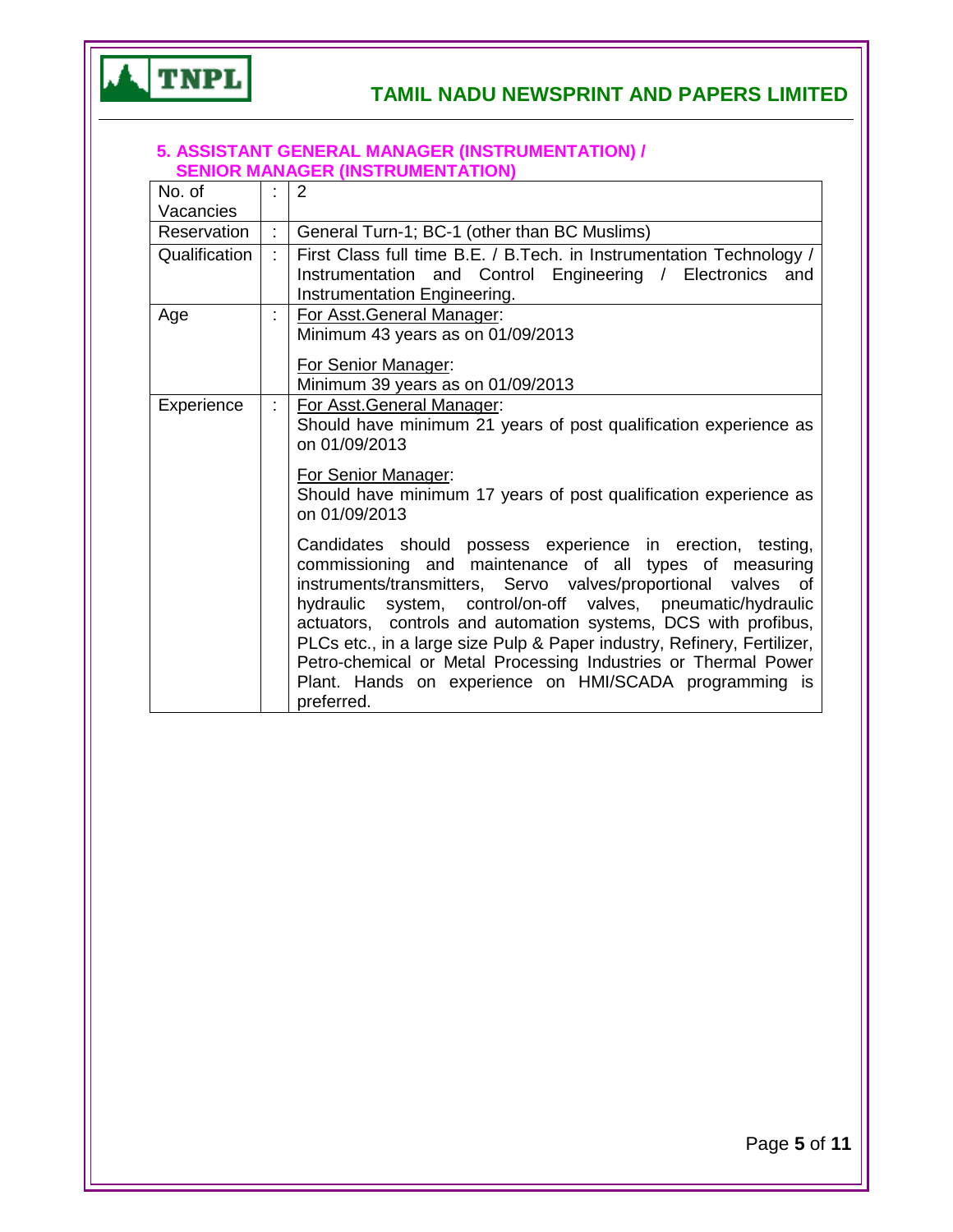

## **6. SENIOR MANAGER (MECHANICAL) / MANAGER (MECHANICAL)**

| No. of        | t | 2                                                                                                                                                                                                                                                                                                                                                                                                                                      |
|---------------|---|----------------------------------------------------------------------------------------------------------------------------------------------------------------------------------------------------------------------------------------------------------------------------------------------------------------------------------------------------------------------------------------------------------------------------------------|
| Vacancies     |   |                                                                                                                                                                                                                                                                                                                                                                                                                                        |
| Reservation   | ÷ | General Turn-1; SC-1                                                                                                                                                                                                                                                                                                                                                                                                                   |
| Qualification |   | First Class full time B.E. / B.Tech. in Mechanical Engineering.                                                                                                                                                                                                                                                                                                                                                                        |
| Age           |   | For Senior Manager:<br>Minimum 39 years as on 01/09/2013<br>For Manager:<br>Minimum 37 years as on 01/09/2013                                                                                                                                                                                                                                                                                                                          |
| Experience    | ÷ | For Senior Manager:<br>Should have minimum 17 years of post qualification experience as<br>on 01/09/2013.<br>For Manager:<br>Should have minimum 15 years of post qualification experience as<br>on 01/09/2013                                                                                                                                                                                                                         |
|               |   | Candidates should possess experience in erection / commissioning<br>and / or maintenance of various mechanical equipments in a large<br>size Pulp & Paper industry, Refinery, Fertilizer, Petro-chemical or<br>erection/commissioning, operation and maintenance of Thermal<br>Power Plants or captive/co-generation power plants. Experience in<br>erection/maintenance of paper/paper board machines shall be an<br>added advantage. |

## **7. MANAGER (PROJECTS) - ELECTRICAL**

| No. of Vacancy |    |                                                                                                                                                                                                                                                                                                                                                                                                                                                                                                                                                                                                                                         |
|----------------|----|-----------------------------------------------------------------------------------------------------------------------------------------------------------------------------------------------------------------------------------------------------------------------------------------------------------------------------------------------------------------------------------------------------------------------------------------------------------------------------------------------------------------------------------------------------------------------------------------------------------------------------------------|
| Reservation    | t. | MBC/DNC                                                                                                                                                                                                                                                                                                                                                                                                                                                                                                                                                                                                                                 |
| Qualification  |    | First Class full time B.E./B. Tech. in Electrical and Electronics<br>Engineering.                                                                                                                                                                                                                                                                                                                                                                                                                                                                                                                                                       |
| Age            |    | Minimum 37 years as on 01/09/2013                                                                                                                                                                                                                                                                                                                                                                                                                                                                                                                                                                                                       |
| Experience     | ÷. | Should have minimum 15 years of post qualification<br>experience as on 01/09/2013 in installation, commissioning,<br>operation and maintenance of LT/HT electrical equipments,<br>switchgears etc., in any industrial establishment involved in<br>manufacturing/production of consumer products, chemicals,<br>metals, power, electrical equipments & components etc., or in<br>a large scale construction company involved in erection and<br>commissioning of Plant & Machinery or in an organisation<br>involved in construction of commercial complexes, IT parks,<br>infrastructure development etc. or in Port trusts/Air Ports. |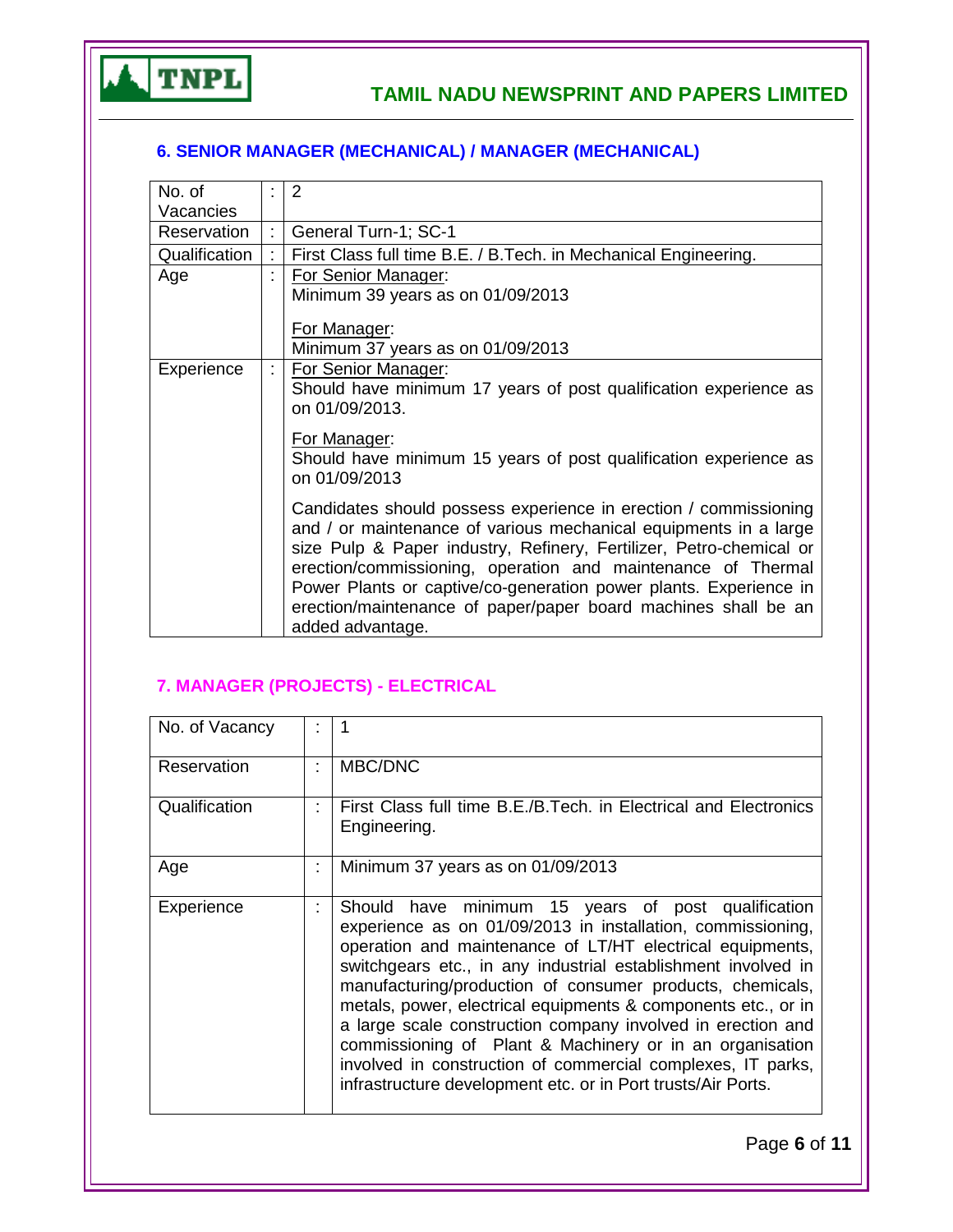

## **8. DEPUTY MANAGER (HR)**

| No. of Vacancy | ÷. |                                                                                                                                                                                                                                                                                                                                                                                                                                                             |
|----------------|----|-------------------------------------------------------------------------------------------------------------------------------------------------------------------------------------------------------------------------------------------------------------------------------------------------------------------------------------------------------------------------------------------------------------------------------------------------------------|
| Reservation    | t. | MBC/DNC                                                                                                                                                                                                                                                                                                                                                                                                                                                     |
| Qualification  | t. | Full time Arts / Science / Engineering Degree and First Class<br>2 years full time M.A. (Social Work) with specialization in<br>Personnel Management/Industrial Relations/Labour Welfare/<br>HRM.<br>(or)<br>Full time Arts / Science / Engineering Degree and First Class<br>2 years full time MBA with specialization in HR.                                                                                                                              |
| Age            | t. | Minimum 34 years as on 01/09/2013                                                                                                                                                                                                                                                                                                                                                                                                                           |
| Experience     | t. | Should have minimum 12 years of post qualification<br>experience as on 01/09/2013 in the executive cadre of an<br>organisation of repute in HR Department dealing with<br>Recruitment, Performance Appraisal, Labour and Labour<br>Laws, Labour Welfare, Training, Industrial Relations,<br>Counseling, Grievance redressal etc.<br>(The post qualification experience of minimum 12 years will be<br>calculated after acquiring M.A. (Social Work) / MBA). |

|                | 9. DEPUTY MANAGER (SECURITY) / ASSISTANT MANAGER (SECURITY)                                                                                                                                                                                                                                                                                                            |
|----------------|------------------------------------------------------------------------------------------------------------------------------------------------------------------------------------------------------------------------------------------------------------------------------------------------------------------------------------------------------------------------|
| No. of Vacancy |                                                                                                                                                                                                                                                                                                                                                                        |
| Reservation    | MBC/DNC                                                                                                                                                                                                                                                                                                                                                                |
| Qualification  | Ex-servicemen with minimum qualification of Graduation in<br>the rank of Junior Commissioned Officers.<br>(or)<br>Ex-servicemen with Matriculation who have put in not less<br>than 15 years of military service and who are considered<br>equal to Graduates for Group-C posts (Govt. of India).                                                                      |
| Age            | For Deputy Manager:<br>Minimum 34 years as on 01/09/2013<br><b>For Assistant Manager:</b><br>Minimum 29 years as on 01/09/2013                                                                                                                                                                                                                                         |
| Experience     | For Deputy Manager:<br>Should have minimum 12 years of post military experience as<br>an Officer in a large size industry looking after Industrial<br>Security as on 01/09/2013.<br>For Assistant Manager:<br>Should have minimum 7 years of post military experience as<br>an Officer in a large size industry looking after Industrial<br>Security as on 01/09/2013. |
|                | Page 7 of 11                                                                                                                                                                                                                                                                                                                                                           |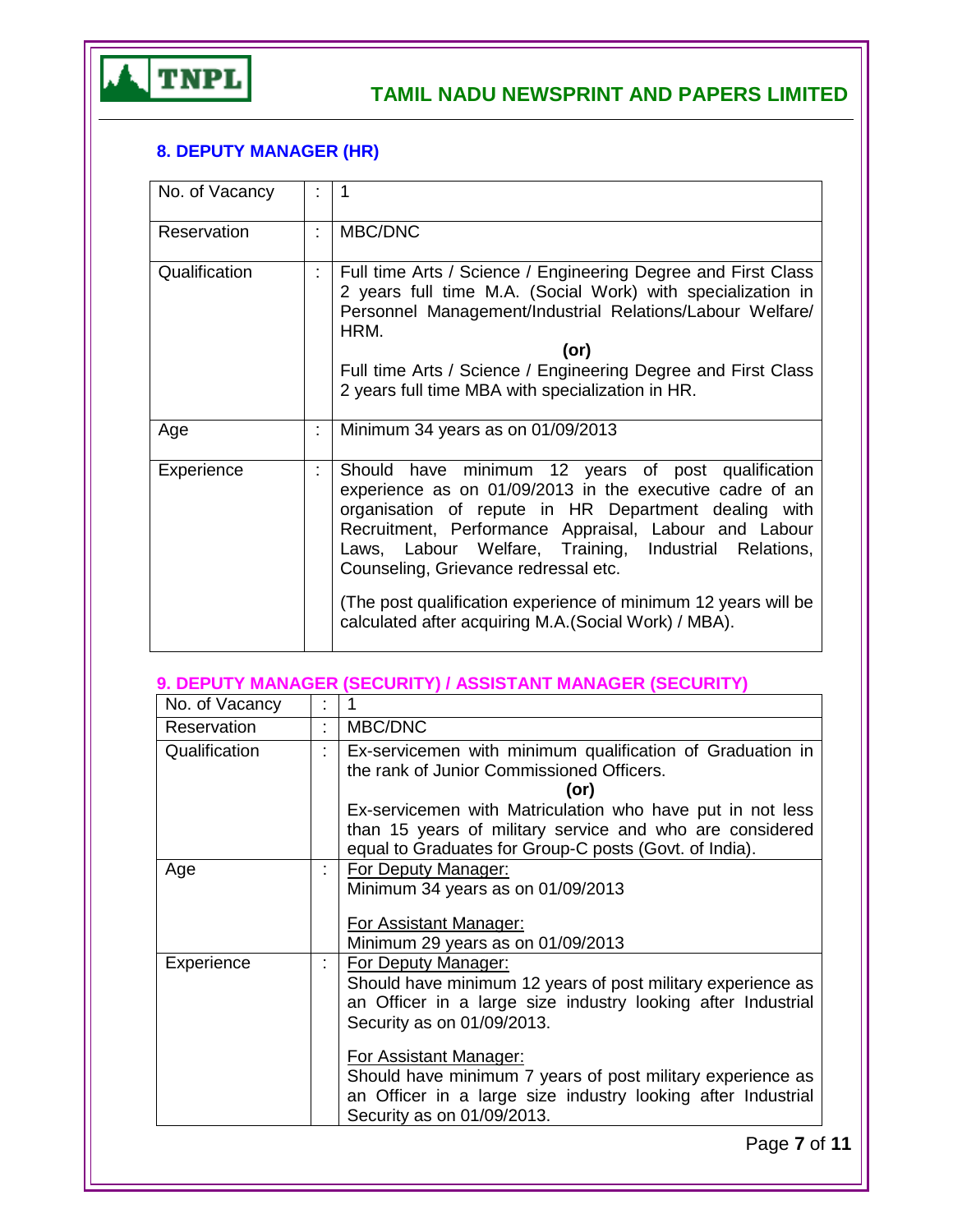

# **10. DEPUTY MANAGER (ELECTRICAL) / ASSISTANT MANAGER (ELECTRICAL)**

| No. of Vacancies | 2                                                            |
|------------------|--------------------------------------------------------------|
| Reservation      | BC Muslim-1; MBC/DNC-1                                       |
| Qualification    | First Class full time B.E. / B.Tech. in Electrical and       |
|                  | Electronics Engineering.                                     |
| Age              | For Deputy Manager:                                          |
|                  | Minimum 34 years as on 01/09/2013                            |
|                  | For Assistant Manager:                                       |
|                  | Minimum 29 years as on 01/09/2013                            |
| Experience       | For Deputy Manager:                                          |
|                  | Should have minimum 12 years of post qualification           |
|                  | experience as on 01/09/2013                                  |
|                  | For Assistant Manager:                                       |
|                  | Should have minimum 7 years of post qualification            |
|                  | experience as on 01/09/2013                                  |
|                  | Candidates should possess experience in installation,        |
|                  | commissioning, operation and maintenance of LT/HT            |
|                  | electrical equipments, switchgears etc., in any industrial   |
|                  | establishment involved in manufacturing/production of        |
|                  | consumer products, chemicals, metals, power, electrical      |
|                  | equipments & components etc., or in a large scale            |
|                  | company involved in erection<br>construction<br>and          |
|                  | commissioning of Plant & Machinery or in an organisation     |
|                  | involved in construction of commercial complexes, IT parks,  |
|                  | infrastructure development etc. or in Port trusts/Air Ports. |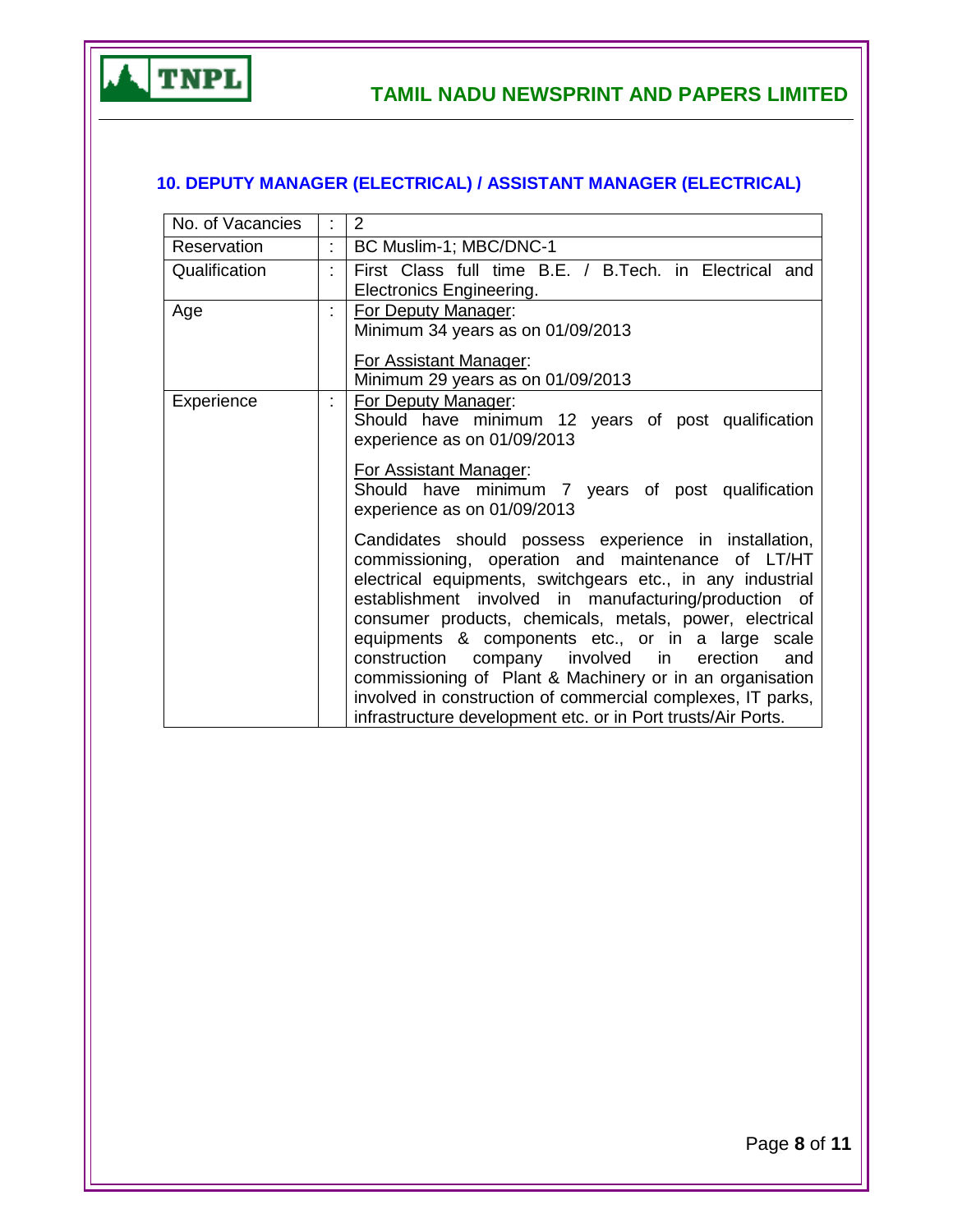

### **11. DEPUTY MANAGER (INSTRUMENTATION) / ASSISTANT MANAGER (INSTRUMENTATION)**

| No. of<br>Vacancies | 2                                                                                                                                                                                                                                                                                                                                                                                                                                                                                                                                                                                                                                                                                                                                                                       |
|---------------------|-------------------------------------------------------------------------------------------------------------------------------------------------------------------------------------------------------------------------------------------------------------------------------------------------------------------------------------------------------------------------------------------------------------------------------------------------------------------------------------------------------------------------------------------------------------------------------------------------------------------------------------------------------------------------------------------------------------------------------------------------------------------------|
| Reservation         | BC-1 (other than BC Muslims); MBC/DNC-1                                                                                                                                                                                                                                                                                                                                                                                                                                                                                                                                                                                                                                                                                                                                 |
| Qualification       | First Class full time B.E. / B.Tech. in Instrumentation<br>Technology/ Instrumentation and Control<br>Engineering<br>Electronics and Instrumentation Engineering.                                                                                                                                                                                                                                                                                                                                                                                                                                                                                                                                                                                                       |
| Age                 | For Deputy Manager:<br>Minimum 34 years as on 01/09/2013<br>For Assistant Manager:<br>Minimum 29 years as on 01/09/2013                                                                                                                                                                                                                                                                                                                                                                                                                                                                                                                                                                                                                                                 |
| Experience          | For Deputy Manager:<br>Should have minimum 12 years of post qualification experience<br>as on 01/09/2013<br>For Assistant Manager:<br>Should have minimum 7 years of post qualification experience<br>as on 01/09/2013<br>Candidates should possess experience in erection, testing,<br>commissioning and maintenance of all types of measuring<br>instruments/transmitters, Servo valves/proportional valves of<br>hydraulic system, control/on-off valves, pneumatic/hydraulic<br>actuators, controls and automation systems, DCS with profibus,<br>PLCs etc., in a large size Pulp & Paper industry, Refinery,<br>Fertilizer, Petro-chemical or Metal Processing Industries or<br>Thermal Power Plant. Hands on experience on HMI/SCADA<br>programming is preferred. |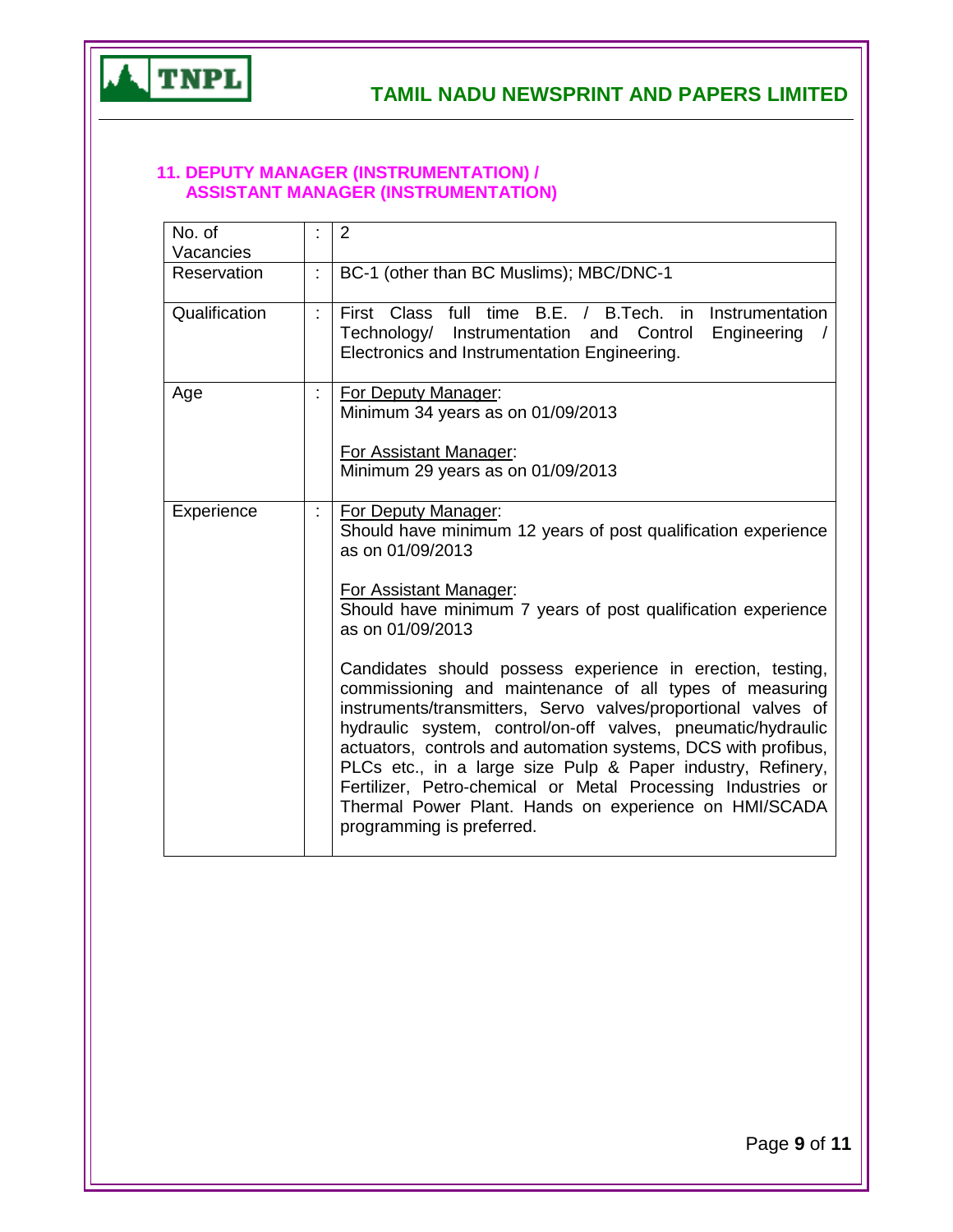

### **12. DEPUTY MANAGER (CIVIL) / ASSISTANT MANAGER (CIVIL) / PLANT ENGINEER (CIVIL)**

| No. of<br>Vacancies |    | 4                                                                                                                                                                                                                                                                                                                                                                                                                                                                                                                                              |
|---------------------|----|------------------------------------------------------------------------------------------------------------------------------------------------------------------------------------------------------------------------------------------------------------------------------------------------------------------------------------------------------------------------------------------------------------------------------------------------------------------------------------------------------------------------------------------------|
| Reservation         |    | BC-2 (BC-1 (other than BC Muslims; BC Muslim-1);<br>MBC/DNC-1; SC-1                                                                                                                                                                                                                                                                                                                                                                                                                                                                            |
| Qualification       | ł. | First Class full time B.E. / B.Tech. in Civil Engineering.                                                                                                                                                                                                                                                                                                                                                                                                                                                                                     |
| Age                 |    | For Deputy Manager:<br>Minimum 34 years as on 01/09/2013<br>For Assistant Manager:                                                                                                                                                                                                                                                                                                                                                                                                                                                             |
|                     |    | Minimum 29 years as on 01/09/2013<br>For Plant Engineer:<br>Maximum as on 01/09/2013                                                                                                                                                                                                                                                                                                                                                                                                                                                           |
|                     |    | General Turn-30 years;<br>BC-30 years<br>SC/ST-35 years<br>MBC/DNC-32 years;                                                                                                                                                                                                                                                                                                                                                                                                                                                                   |
| Experience          | t  | For Deputy Manager:<br>Should have minimum 12 years of post qualification experience<br>as on 01/09/2013                                                                                                                                                                                                                                                                                                                                                                                                                                       |
|                     |    | For Assistant Manager:<br>Should have minimum 7 years of post qualification experience<br>as on 01/09/2013                                                                                                                                                                                                                                                                                                                                                                                                                                     |
|                     |    | For Plant Engineer:<br>Should have minimum 5 years of post qualification experience<br>as on 01/09/2013                                                                                                                                                                                                                                                                                                                                                                                                                                        |
|                     |    | Candidates should possess experience in an industrial<br>establishment or a Central/State/Public Sector Corporation or in<br>a reputed Civil Construction Company and involved in the<br>construction/maintenance of Industrial, Commercial<br>and<br>residential complexes or infrastructure development works or<br>Project Planning, Estimation, Tendering, Execution and Project<br>monitoring of Concrete, Structural and/or Pre-Engineered/ Pre<br>cast buildings. Knowledge on CAD and Refractory works shall<br>be an added advantage. |